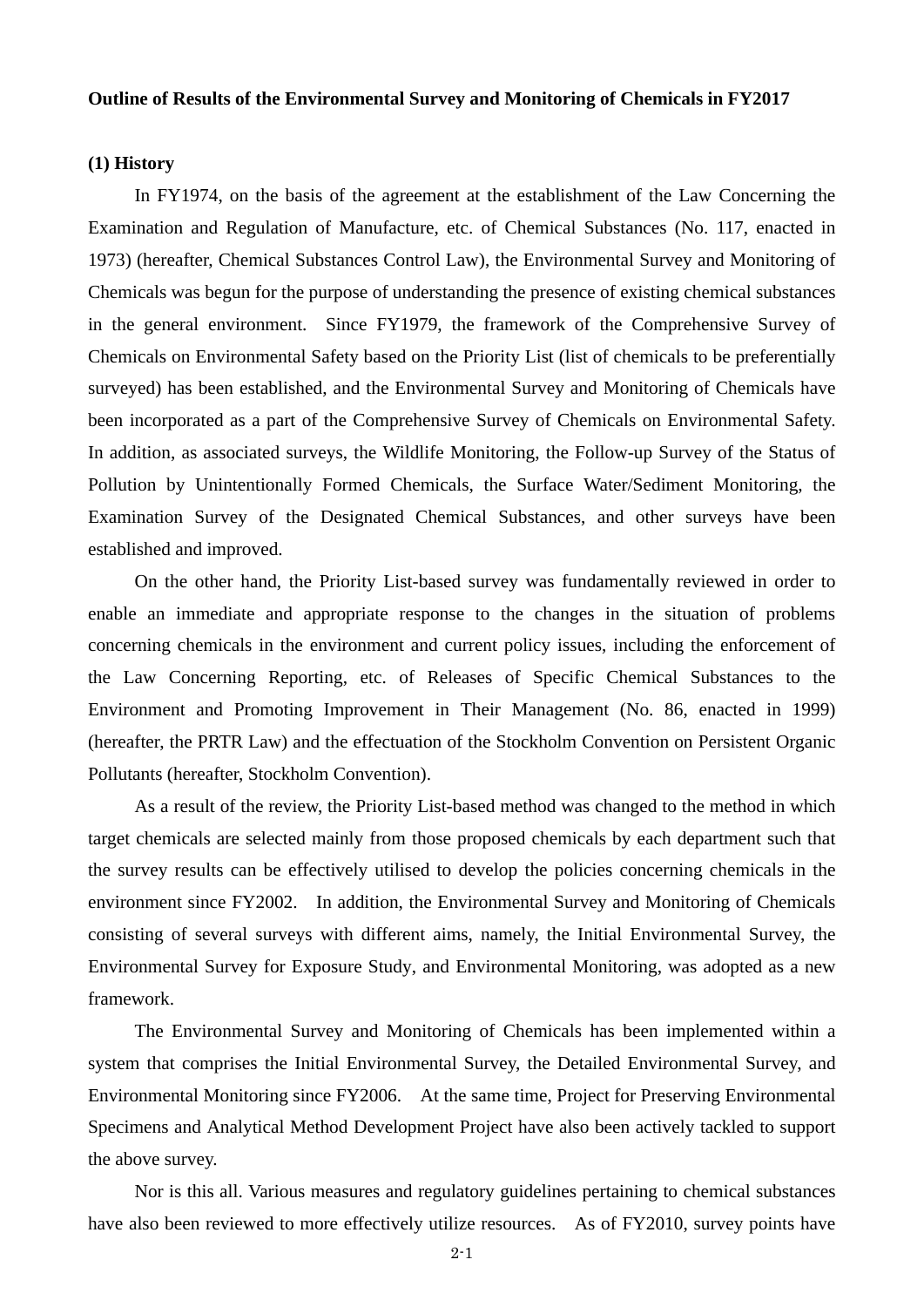been re-distributed or newly designated to reflect data and information on emissions and releases, while monitoring surveys now incorporate adjustments to detection frequencies of data compilation.

## **(2) Survey Procedure**

## **a) Selection of target chemicals**

Among chemicals that were requested for survey by each department, target chemicals were finally selected by 24th Special Committee for the Assessment of Chemicals, Division of Environmental Health, Central Environment Council, conducted in December, 2019.

#### **b) Contents of the survey**

### **The Initial Environmental Survey**

For chemical substances considered to present environmental risks, data garnered areas susceptible to high concentrations in the general environment, supports evaluations of the appropriateness of chemical substance survey targets as Designated Chemical Substances as per the PRTR Law or as chemical substance survey targets that are otherwise derived. This provides the basic references to assess risk potential and determine survey parameters. Such survey data were precisely examined and analysed at the Expert Working Group for Reviewing the Results of the Environmental Survey and Monitoring of Chemicals and the Expert Working Group for Analysing the Results of the Initial Environmental Survey and Detailed Environmental Survey. Moreover, analytical methods were also developed as necessary.

In FY2019, 22 chemicals (groups) were selected as target chemicals. Some target substances or points including selected for survey in light of documentation or submittals regarding emissions.

#### **The Detailed Environmental Survey**

Nationwide surveys are implemented to provide the references and parameters needed to properly evaluate risks posed by and levels of exposure to, chemical substances as annotated on the Priority List under the Chemical Substance Control Law. Similarly to the Initial Environmental Survey, the survey data were examined and analysed at the Expert Working Group for Reviewing the Results of the Environmental Survey and Monitoring of Chemicals and the Expert Working Group for Analysing the Results of the Initial Environmental Survey and Detailed Environmental Survey. Moreover, analytical methods were also developed as necessary.

In FY2019, 7 chemicals (groups) were selected as target chemicals. Some target substances or points including selected for survey in light of documentation or submittals regarding emissions.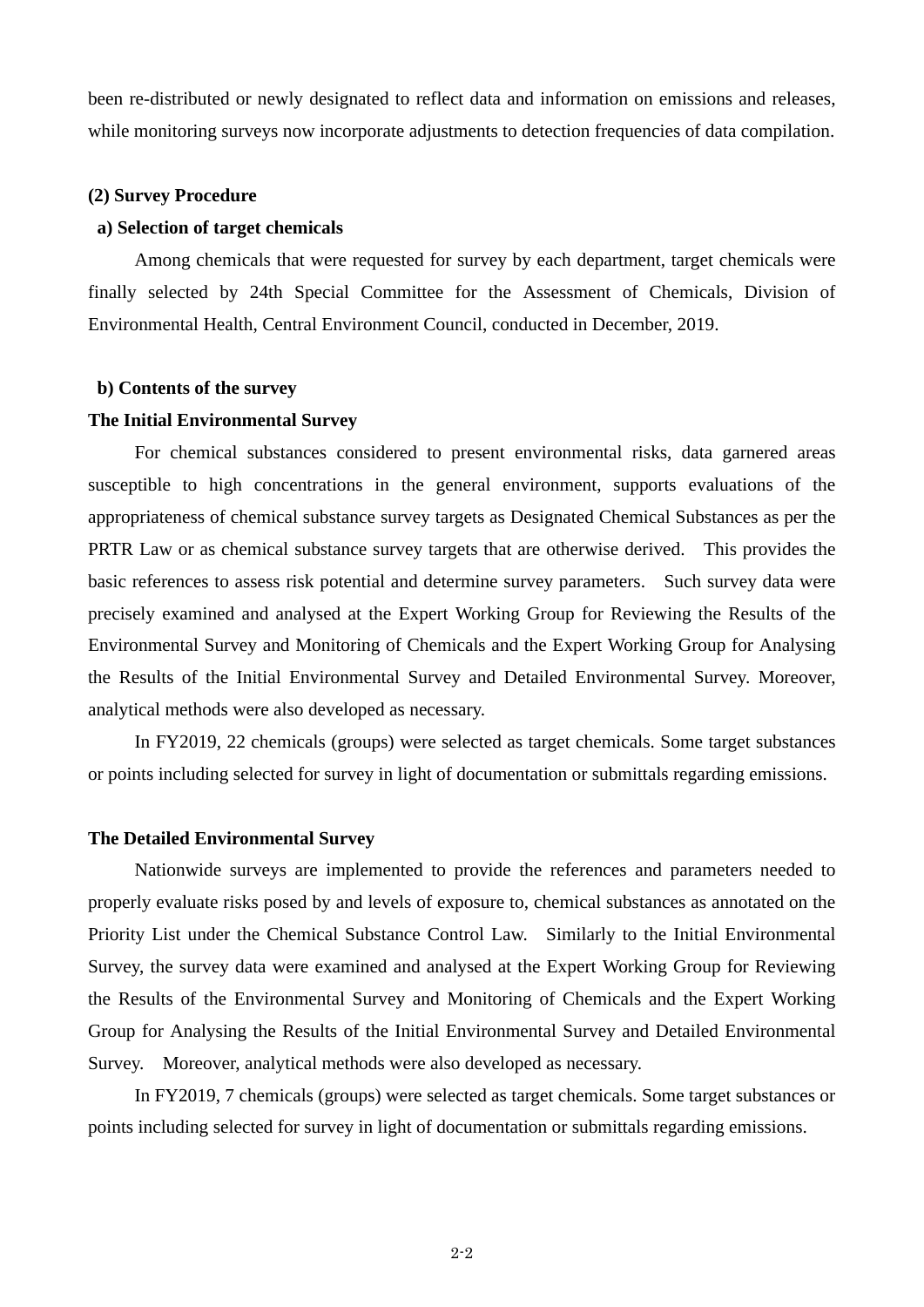# **The Environmental Monitoring**

Environmental Monitoring is annually implemented to effectively track the residual or persistence levels in the general environment of the Designated Chemical Substances set out in the Chemical Substances Control Law, and/or for the purpose of tracking year to year changes in levels of Persistent Organic Pollutants (POPs) as defined in the text of the Stockholm Convention. Two groups, the Expert Working Group for Review of Results of Environmental Surveys and Monitoring of Chemicals, and, the Expert Working Group for Analyzing the Results of Environmental Monitoring along with the Expert Group on POPs Monitoring reviewed and evaluated the data.

In FY2019, 14 chemicals (groups) were selected as targets, including 13 chemicals (groups) listed under the Stockholm Convention and other 1 chemical is under review.

#### **c) Survey results**

## **The Initial Environmental Survey**

In surface water, 18 of 20 target chemicals (groups) were detected.

In air, 4 of 5 target chemicals were detected.

#### **The Detailed Environmental Survey**

In surface water, all 6 target chemicals (groups) were detected.

In sediment, all 2 target chemicals were detected.

In wildlife, all 2 target chemicals (groups) were detected.

# **The Environmental Monitoring**

When examining the change in the FY2002~2019 data for surface water and sediment, it is considered that the concentration levels of POPs in surface water and sediment remain unchanged or gradually decrease as a whole. By focusing on the distribution of chemicals in surface water and sediment by area, it was found that the chemicals frequently tended to be relatively high in concentration in areas that are subjected to human activities, such as harbors and semi-closed coastal areas near large cities, as expected.

When examining the change in the FY2002~2019 data for wildlife, it is considered that the concentration levels of POPs in wildlife remain unchanged or gradually decrease as a whole. Similarly to last fiscal year's data, it was observed that the concentrations of Total PCBs, etc. tended to be relatively high in fish living along coasts near populated areas.

When examining the change in the FY2002~2019 data for air, it is considered that the concentration levels of POPs in air remain unchanged or gradually decrease as a whole.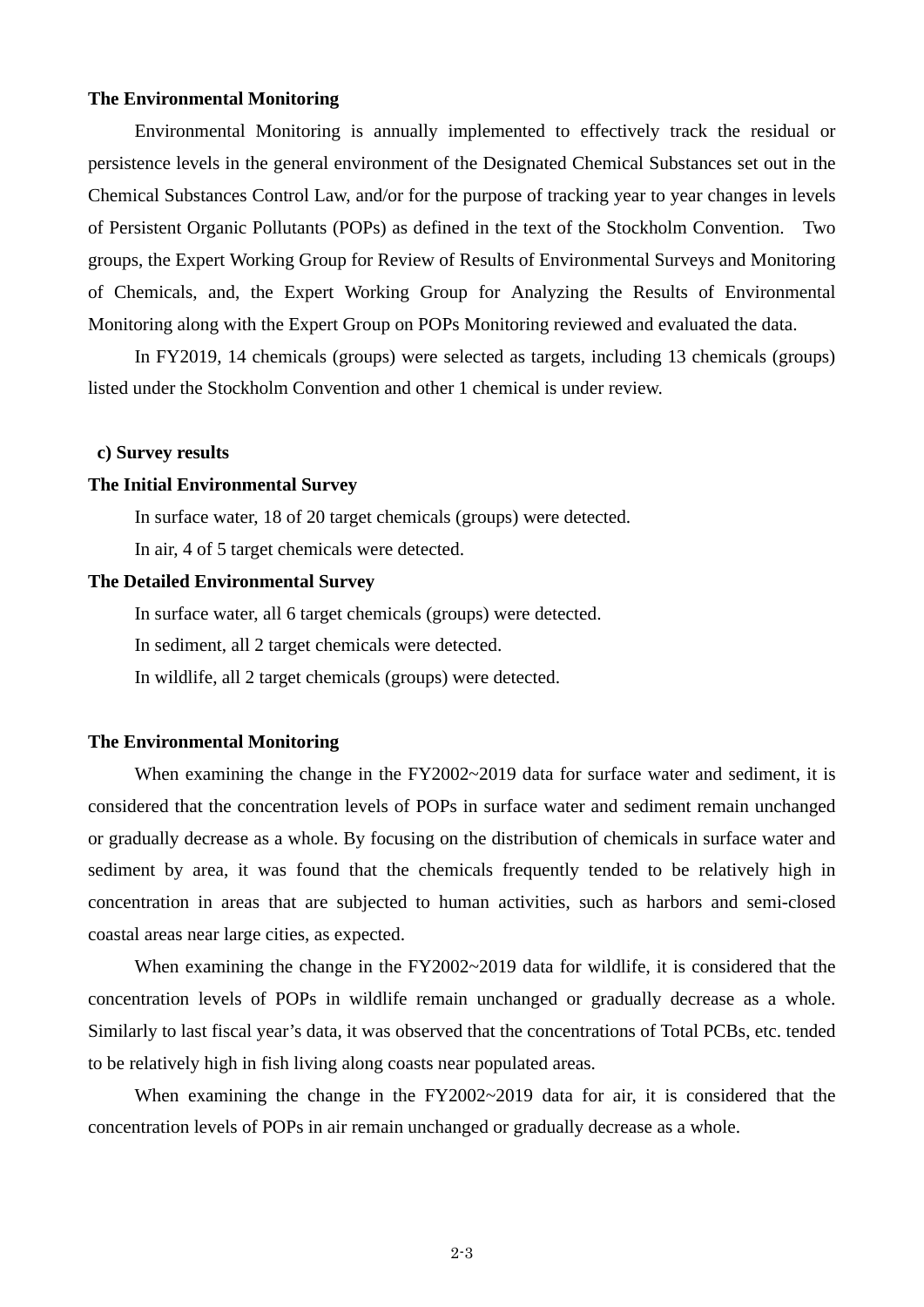# **e) Conditions of detection in survey**

From FY 1974 to 2019, the number of chemicals that were subjected to the Environmental Survey and Monitoring of Chemicals was 1,476, among which, 900 chemicals were detected in the general environment.

# **Stocktaking of the detection in the Environmental Survey and Monitoring of Chemicals**

## **(FY1974~2019)**

|                                     | Surface<br>water | Sediment | Wildlife | Air | Food | Others | Total number<br>of chemicals<br>surveyed |
|-------------------------------------|------------------|----------|----------|-----|------|--------|------------------------------------------|
| Number of<br>chemicals surveyed     | 1,352            | 1,063    | 486      | 493 | 27   | 26     | 1,476                                    |
| Number of<br>chemicals detected     | 597              | 513      | 301      | 346 | 21   | 13     | 900                                      |
| Percentage of<br>detected chemicals | 44%              | 48%      | 62%      | 70% | 78%  | 50%    | 61%                                      |

(Note 1) Since FY1985, the detection limit for surface water, sediment, and fish has been uniformly treated.

(Note 2) The total "1,476" is the total number of chemicals surveyed from FY1974 to FY2019, and the total number of chemicals detected ("900") is the number of chemicals detected in any medium as a result of the survey.

(Note 3) "Others" under medium are precipitation and indoor air.